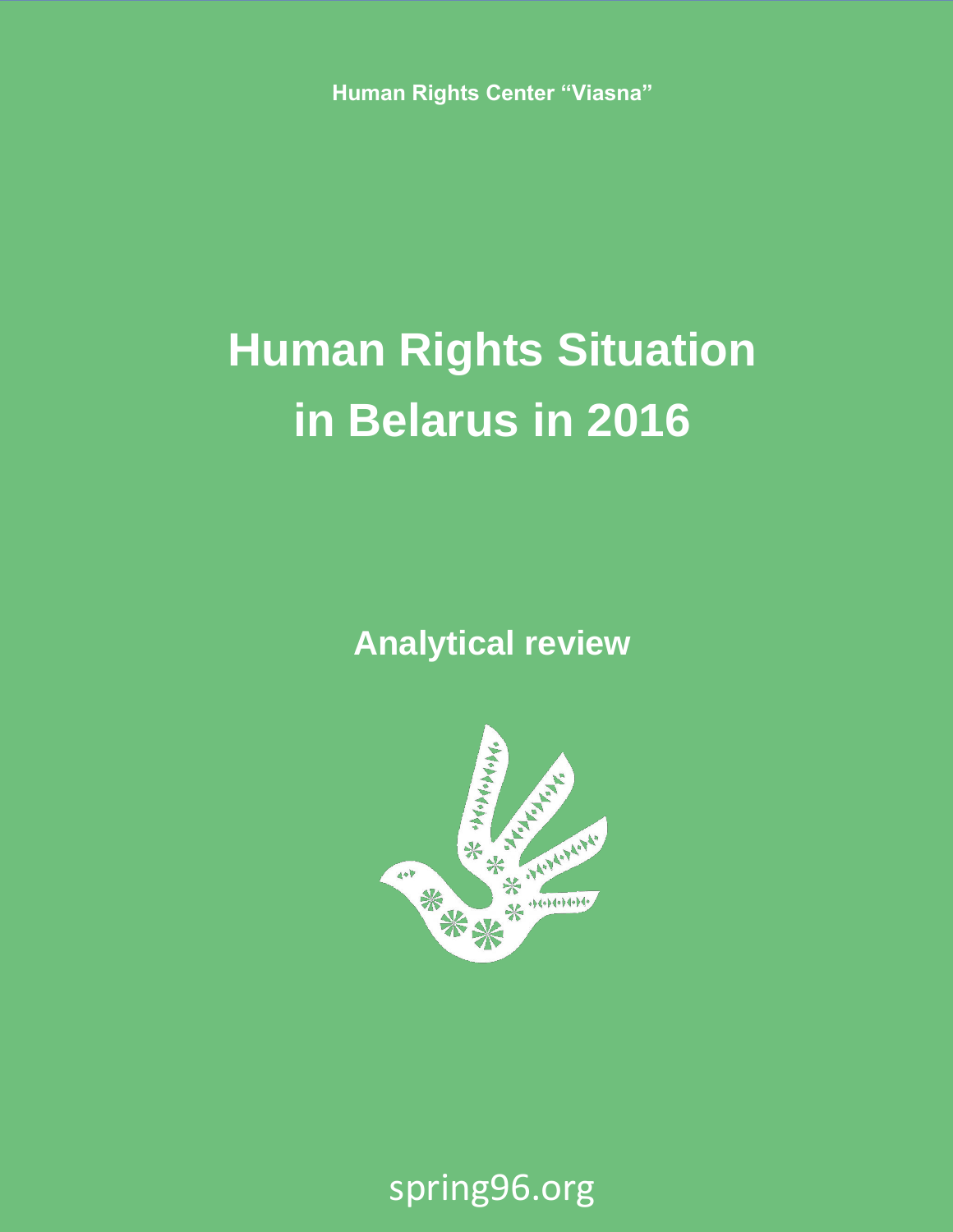# **Human Rights Situation in Belarus in 2016. Analytical Review**

#### **I. SUMMARY**

*- changes in the geopolitical situation in the neighboring countries continued to have a significant impact on both external and internal political situation in the country during 2016, which in turn affected the human rights situation in Belarus;*

*- the year saw a continuation of the policy of 'soft practices', which began in August 2015, as the authorities kept abstaining from violent dispersals of unauthorized protests, detention of protesters and sentencing them to short jail terms. At the same time, the year was marked by a nearly sevenfold boost in the number of cases when citizens were fined under administrative procedures for exercising freedom of peaceful assembly and expression, as compared to the previous year;*

*- we have to state that there were no systemic changes aimed at a qualitative improvement of the human rights situation in the country. Basic civil and political rights were still restricted at the legislative level. Despite an overall decrease in the scale of repression, the level of control over the society remained very high;*

*- the elections to the House of Representatives of the National Assembly of the 6th convocation were held on 11 September 2016; the vote did not lead to a significant increase in repression in the country and was held against a more favorable internal political background than in earlier campaigns. At the same time, the elections did not meet a number of key international standards for democratic and free elections, and the few, but widely announced changes to some decisions of the CEC were insufficient to qualitatively change the character of the campaign towards greater democracy and transparency;*

*- in 2016, the authorities were not able to fully give up the practice of politically motivated prosecutions. During the year, human rights defenders documented cases of prosecution on political grounds against seven persons: Vadzim Zharomski, Maksim Piakarski, Viachaslau Kasinerau, Dzmitry Paliyenka, Eduard Palchys, Aliaksandr Lapitski and Uladzimir Kondrus.*

*- at the same time, public reaction of the country's civil society, advocacy campaigns and statements by human rights organizations about the political grounds of the above criminal cases helped release the defendants who were not subjected to sentences involving deprivation of liberty;*

*- places of detention continued to hold Mikhail Zhamchuzhny and Aliaksandr Lapitski, the prosecution of which was recognized by the human rights community as politically motivated harassment, while the prisoners themselves were recognized as political ones;*

*- Belarus continued to execute death convicts. During the year, four people were executed and four more were sentenced to death, two of which are still on death row;*

*- in 2016, human rights activists documented numerous instances of abuse committed by police officers. Monitoring of penal facilities helped expose a number of deaths of prisoners in institutions of the Ministry of Internal Affairs' Department of Corrections. During the year, several persons*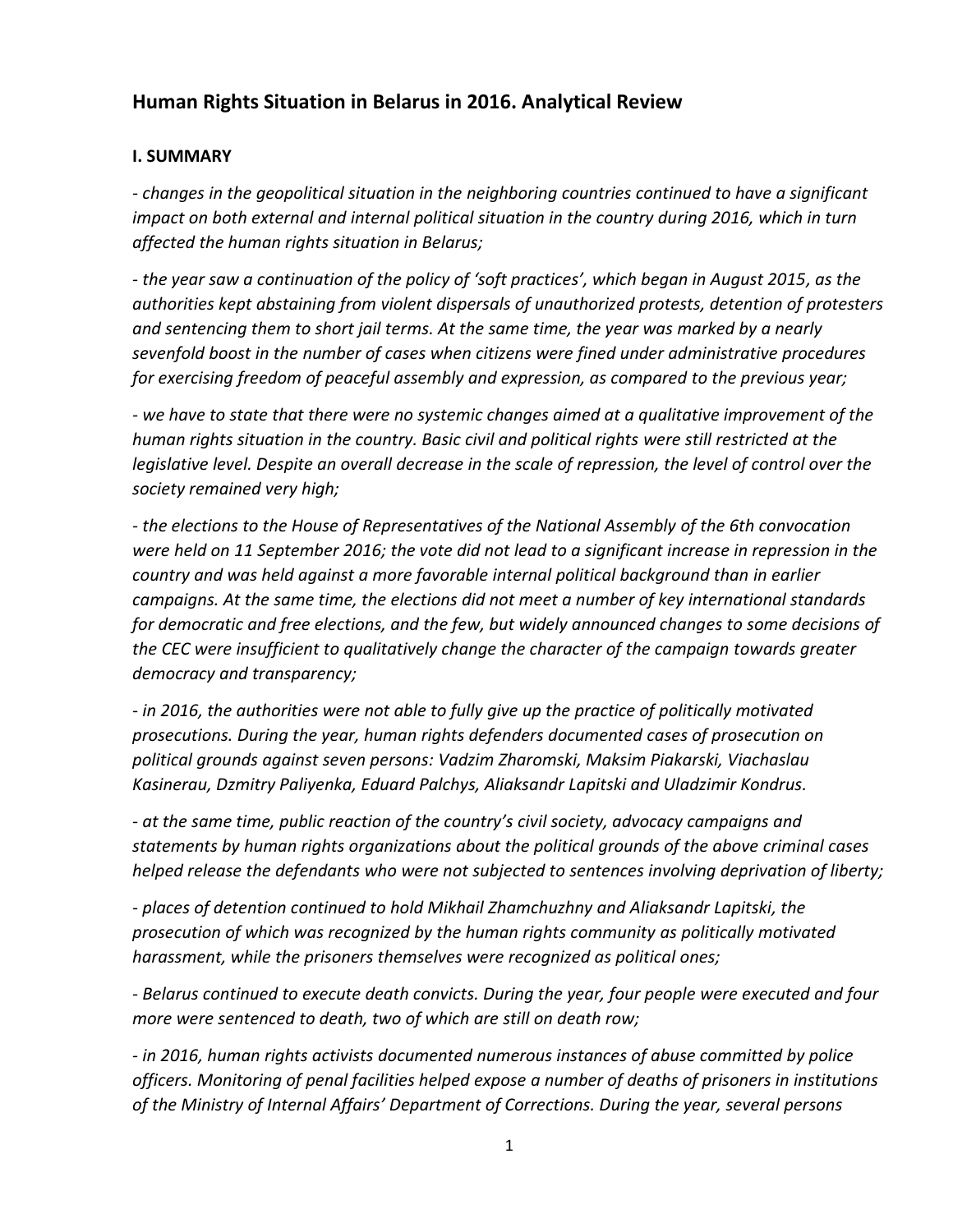*complained about disproportionate use of force and cruel, degrading treatment. The majority of these cases, however, were not properly investigated by the supervisory authorities;*

*- in 2016, the government continued to practice forced labor. Numerous complaints sent by human rights activists to the prosecuting authorities and other public bodies were left without an appropriate response. In 2016, the authorities began to enforce Presidential Decree No. 3, which ordered certain categories of citizens to pay a special fee to reimburse state expenditures in the social sphere. In the case of non-payment of such a charge, these persons are subject to administrative responsibility, including administrative detention with compulsory labor;*

*- following the country's passage of the second round of the Universal Periodic Review (UPR) at the United Nations Human Rights Council, the Belarusian Council of Ministers approved an interministerial Plan of Action to implement the recommendations made within the UPR procedure. The country's human rights community welcomed the move and emphasized their commitment to the common positions voiced in 2015-2016. Human rights defenders also called on the government to work closely with civil society organizations;*

*- despite repeated calls by the human rights community to create dialogue platforms for interaction with government agencies and to introduce the National Institute of the Ombudsman for Human Rights, there was no adequate and meaningful cooperation with the state during the year.*

#### **II. POLITICALLY MOTIVATED CRIMINAL PROSECUTION. POLITICAL PRISONERS**

The year was marked by a downward trend in the number of cases of politically motivated prosecution, which had been observed since August 2015.

At the same time, the Belarusian authorities failed to fully abandon the practice of criminal prosecution of citizens for political reasons, as the country's human rights groups reported political motives in a number of criminal cases opened in 2016.

On January 9, the court of the Frunzienski district of Minsk pronounced its [verdict](https://spring96.org/en/news/82113) in the so-called 'graffiti case'. The court sentenced Vadzim Zharomski to a fine of 10.5 mln rubles, Maksim Piakarski to a fine of 8.4 mln rubles, and Viachaslau Kasinerau to a fine of 6.3 mln rubles, finding them guilty of damage to property. It should be noted that from the beginning of their prosecution, the Belarusian human rights community did not agree with the qualification of their actions under Part 2, Art. 339 of the Criminal Code (hooliganism), regarding the criminal case as politically motivated and called for its termination.

On April 29, activists Dzmitry Paliyenka and Stanislau Kanavalau were detained during a monthly peaceful cycling event called *Critical Mass*. They faced criminal charges under Art. 364 of the Criminal Code (violence or threat of violence against a law enforcement officer). Later, Kanavalau was released on recognizance, while Paliyenka was taken into custody and placed in a detention center in Žodzina. According to investigators, he had resisted the traffic police officers who stopped his actions, and tore the clothing of one of the policemen. Later, the activist faced pornography charges.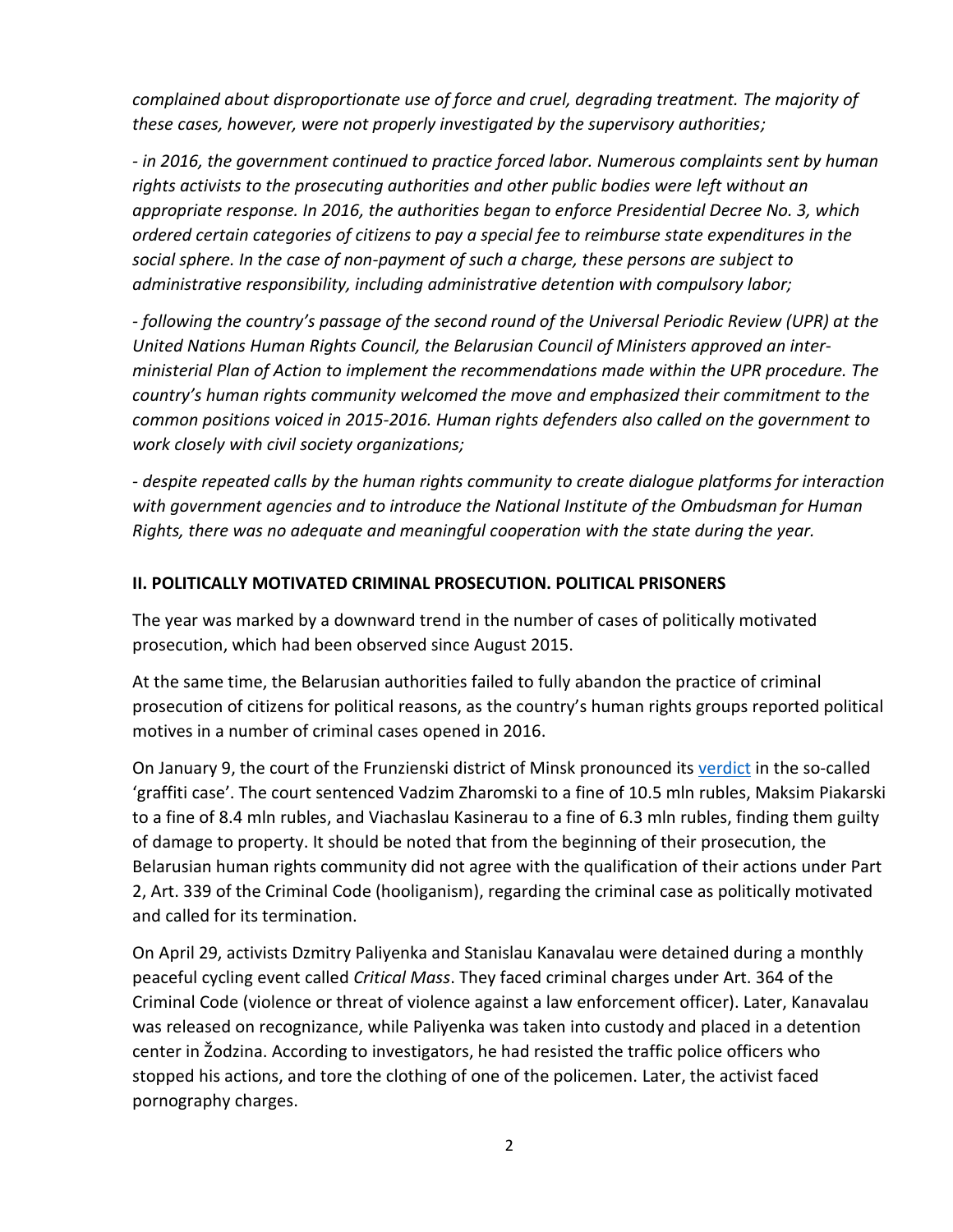The Human Rights Center "Viasna" [said](http://spring96.org/en/news/83035) in a statement that the use of force against the peaceful protesters was excessive, stressing the politically motivated nature of criminal charges against Paliyenka and calling to release him from custody before the trial.

On October 12, Judge Valery Yesman of Minsk's Centralny District Court **[found](http://spring96.org/en/news/85192)** Paliyenka guilty under Article 364 of the Criminal Code (violence or threat of violence against a law enforcement officer") and Part 2, Article 343 of the Criminal Code (manufacture and distribution of pornographic materials or pornographic items) and sentenced him to 2 years of suspended imprisonment. The activist was released in the courtroom.

On October 28, the Minsk City Court [sentenced](https://spring96.org/en/news/85308) blogger Eduard Palchys to 21 months of conditional restraint of liberty. Palchys was released in the courtroom. The trial was held behind closed doors. The court found him guilty of committing crimes under Part 1, Art. 130 (inciting racial, national or religious enmity or discord), and Part 2, Art. 343 (distribution of pornographic materials) of the Criminal Code. On October 5, several human rights organizations [issued](https://spring96.org/en/news/85127) a joint statement to name Palchys a political prisoner.

On April 12, a ruling of the Court of the Frunzienski district of Minsk found that Aliaksandr Lapitski committed socially dangerous acts provided for in Article 368 (insulting the President of the Republic of Belarus), Article 369 (insulting an official), Article 391 (insulting a judge or a lay judge) of the Criminal Code of Belarus, and these acts were committed in a state of unconsciousness. As a result, Lapitski was subjected to compulsory security measures and treatment.

In this regard, the HRC "Viasna" issued a [statement](https://spring96.org/en/news/82813) to once again call on the authorities to decriminalize such actions and to cease criminal prosecution for defamation offenses. The statement also noted that the decision on the forced hospitalization of Aliaksandr Lapitski should have been taken based solely on the security of citizens and of Aliaksandr Lapitski, and in the absence of such threats – not to infringe on his personal freedom.

On July 12, the court of the Frunzienski district of Minsk re-examined the criminal case against Aliaksandr Lapitski, who was found guilty of insulting President Aliaksandr Lukashenka, Prosecutor General Aliaksandr Kaniuk, as well as a number of judges and prosecutors. Due to the fact that the results of a psychiatric examination found Lapitski mentally ill, the court ordered compulsory medical measures, namely forced treatment in a psychiatric hospital.

On November 14, it was [announced](https://spring96.org/en/news/85405) that Aliaksandr Lapitski had been sent for compulsory treatment in a psychiatric hospital, after the Court of Minsk's Frunzienski district found him insane in relation to unlawful acts committed under Articles 368 (insulting the President of Belarus), 369 (insulting an official) and 391 (insulting a judge) of the Criminal Code.

We should also mention the criminal prosecution of Uladzimir Kondrus, a participant in the events of 19 December 2010 in Minsk's Independence Square. According to the human rights community, Kondrus's actions could not be categorized under Part 2, Art. 293 of the Criminal Code (rioting), since, according to the defenders' estimates, the demonstration of 19 December 2010 in Minsk was peaceful, while the protesters exercised their right to freedom of peaceful assembly and expression. Moreover, the statute of limitations of other articles of the Criminal Code, under which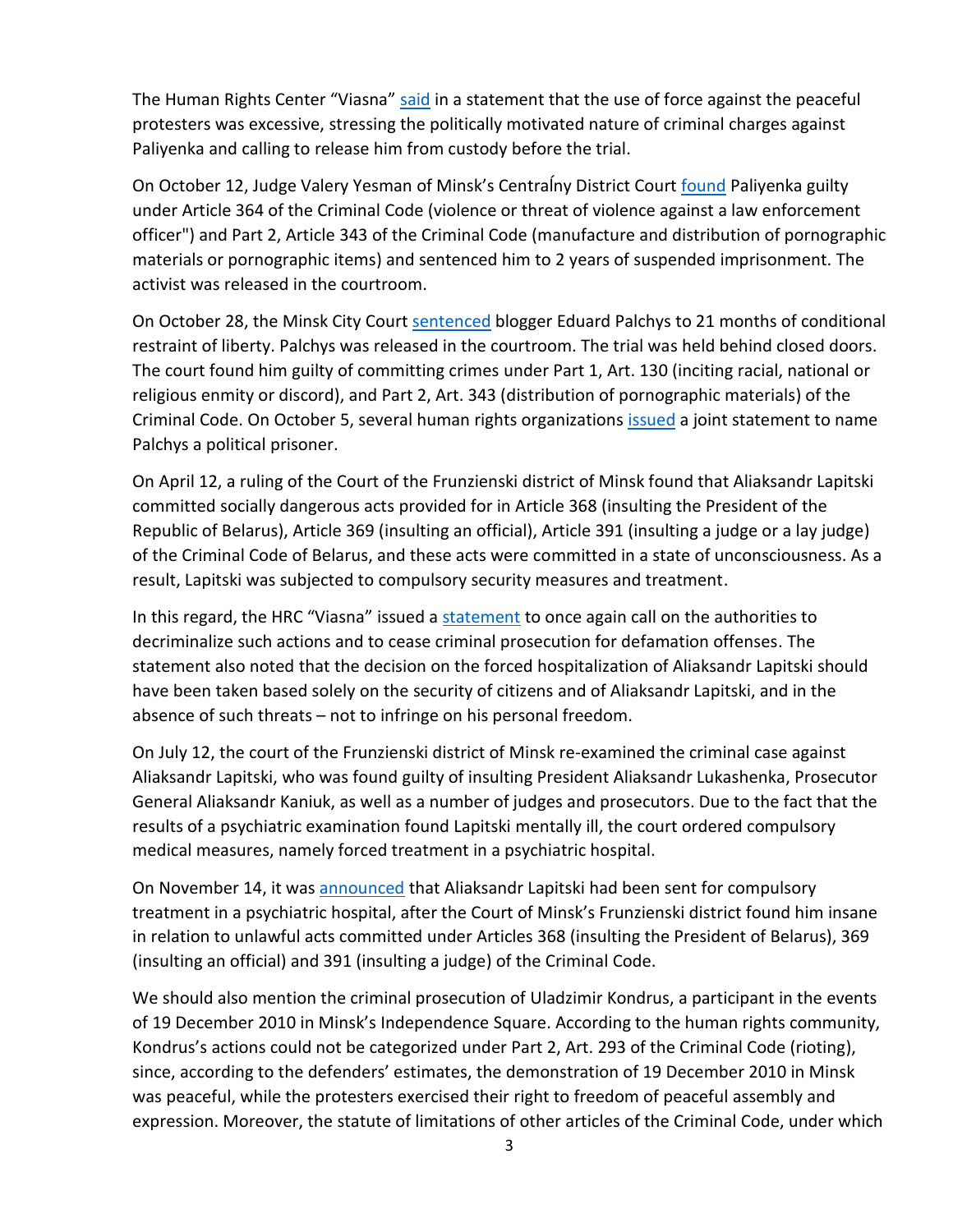they could have been qualified, had already expired. In our opinion, the detention of Uladzimir Kondrus on charges under Art. 293 of the Criminal Code was one of the repressive actions of the authorities, which should have been left in the past.

On August 10, Belarusian human rights organizations issued a [joint statement](https://spring96.org/en/news/84325) to recognize Uladzimir Kondrus a political prisoner. The statement stressed that Kondrus's actions could not be qualified under Article 293 of the Criminal Code of Belarus (rioting), while the statute of limitations for other Criminal Code articles, under which they might be qualified, have already expired.

On December 26, the court of the Maskoŭski district of Minsk began the consideration of the criminal charges of involvement in the riots of 19 December 2010 in Minsk, which were brought against Uladzimir Kondrus. The case was heard by Judge Sviatlana Bandarenka.

Uladzimir Kondrus was brought to the courthouse, but refused to enter the courtroom. The trial began without him, and the judge decided to remove the defendant for the entire period of the hearing.

The court eventually [found](https://spring96.org/en/news/85696) Uladzimir Kondrus partially insane in relation to the acts committed by him and took the fact into account, applying the provisions of Art. 70 of the Criminal Code (appointment of a more lenient sentence than that provided for the offense) and sentencing Kondrus to 18 months of restraint of liberty without sending him to an open-type penal institution. He was also sentenced to forced outpatient treatment. The court also ordered to change the measure of restraint and to immediately release Kondrus from custody in the courtroom. Taking into account the time Kondrus spent in custody, he will be under restrictions for the period of six months.

On March 14, it became known that the Investigative Committee [ordered](https://spring96.org/en/news/82549) the suspension of the criminal case against a presidential candidate in the 2010 elections Ales Mikhalevich. Mikhalevich himself, however, remained in the status of the accused, but the earlier measure of restraint of a subscription on his own recognizance was canceled.

The majority of politically motivated criminal cases that were opened in 2016 related to the citizens' exercising of their freedom of expression, while the authorities' reaction was clearly disproportionate. A total of seven people faced politically motivated criminal charges in 2016. Six of them were held in custody, and were accordingly recognized by the human rights organizations as political prisoners. The compulsory detention of Aliaksandr Lapitski in a psychiatric hospital also qualifies him as a political prisoner.

It should be noted that the public reaction and statements by the human rights organizations about the political motives for prosecution in the above criminal cases helped release the defendants from custody and prevented the authorities from applying penalties associated with deprivation of liberty. This trend, in our opinion, is due to the new geopolitical situation, which has a significant impact on the political environment in Belarus.

Mikhail Zhamchuzhny continued to serve his sentence in prison. His prosecution was recognized by the human rights community as politically motivated. Human rights activists demanded an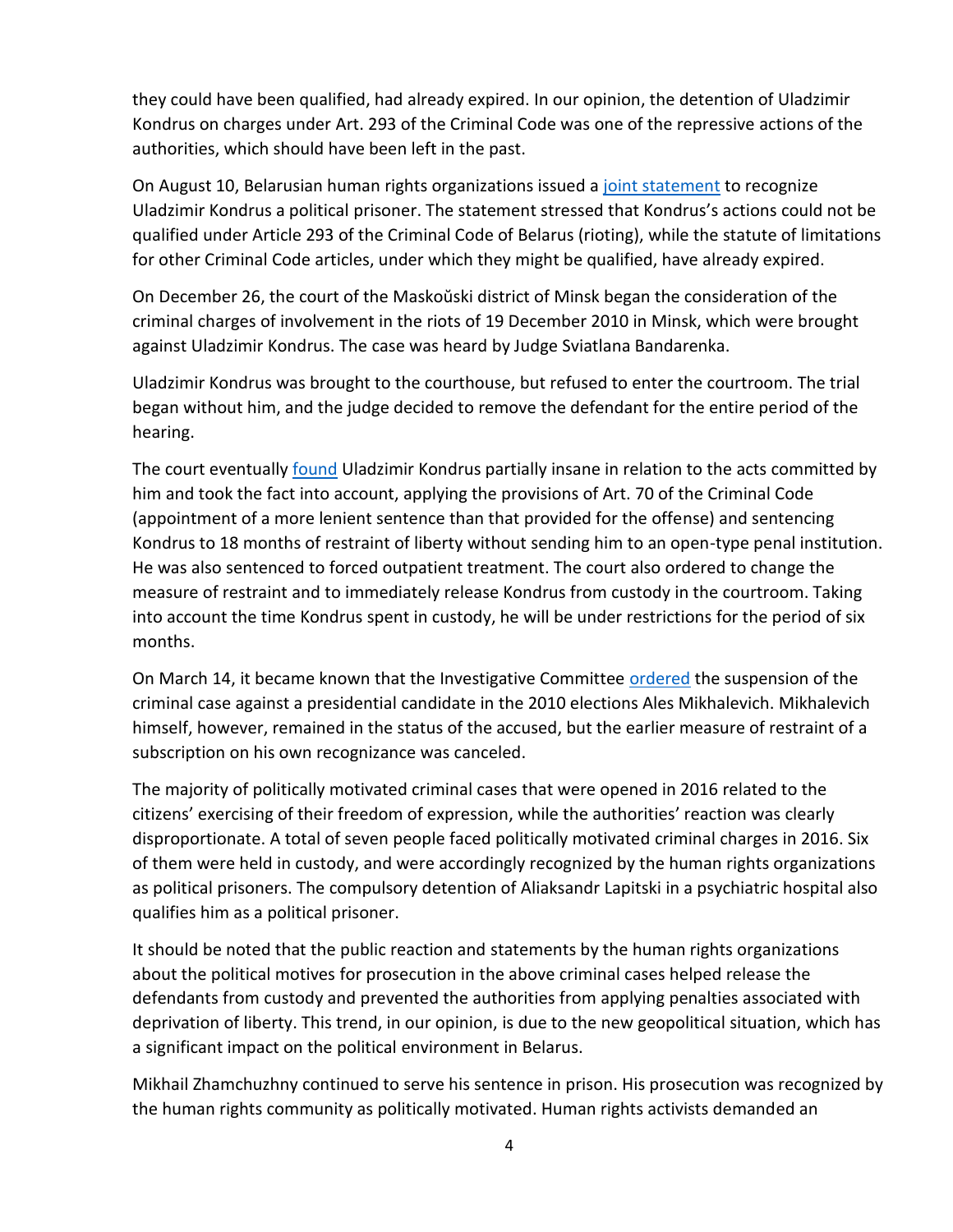immediate reconsideration of his criminal case in an open trial in compliance with fair trial guarantees, which does not preclude the application of a wide range of legal measures, such as a pardon, amnesty and parole.

#### **III. RIGHT TO LIFE. THE DEATH PENALTY**

The problem of the death penalty in Belarus was still highly relevant during the year and was repeatedly [criticized](http://dp.spring96.org/en/news/85717) by the EU. The question of the death penalty remained one of the key issues that shaped the EU policy towards Belarus.

According to human rights defenders, four persons were [executed](http://dp.spring96.org/en/news/85550) in Belarus in 2016: Siarhei Ivanou, Ivan Kulesh, Siarhei Khmialeuski and Henadz Yakavitski.

Two more persons were sentenced to capital punishment, Kiryl Kazachok and Siarhei Vostrykau, and are currently held on death row.

It should be noted that the four executions of 2016 were enforced despite the interim measures of protection requested by the UN Human Rights Committee after the death convicts' individual communications were registered by the Committee. This fact is [viewed](http://dp.spring96.org/en/news/85576) by both the human rights community in Belarus and HRC experts as a non-compliance by Belarus with its international obligations deriving from the provisions of the First Optional Protocol to the International Covenant on Civil and Political Rights, a treaty ratified by the Republic of Belarus. Belarus has systematically executed prisoners in spite of the UN HRC interim measures.

During the year, two conferences on the death penalty were held in Belarus under the auspices of the Foreign Ministry and in cooperation with international organizations, primarily the Council of Europe and UNDP Office in Minsk. Representatives of several human rights organizations were invited to the conference held on March 10. However, the Human Rights Center "Viasna" was not invited. During the conference, Deputy Foreign Minister of Belarus Valiantsin Rybakou said that "unregistered organizations will not take part in the activities organized by the Ministry of Foreign Affairs."

Representatives of the HRC "Viasna", Valiantsin Stefanovich and Andrei Paluda, were [invited](http://dp.spring96.org/en/news/85632) to participate (although in their personal capacity) in the conference "Abolition of the Death Penalty and Public Opinion", which was held in Minsk on December 13.

Thus, the official Minsk combined debate on the death penalty with its application in practice, which is evidence of imitation of a dialogue, rather than real steps towards a moratorium on the death penalty.

The country's human rights community, in turn, **continued** to urge the authorities to introduce a moratorium as a first step towards a total abolition of this form of punishment.

The International Federation for Human Rights prepared in cooperation with the Human Rights Center "Viasna" an [analytical report](http://dp.spring96.org/en/news/85125) on the death penalty in Belarus entitled "Death Penalty in Belarus: Murder on (Un)Lawful Grounds", which was [presented](http://dp.spring96.org/en/news/85135) at a press conference on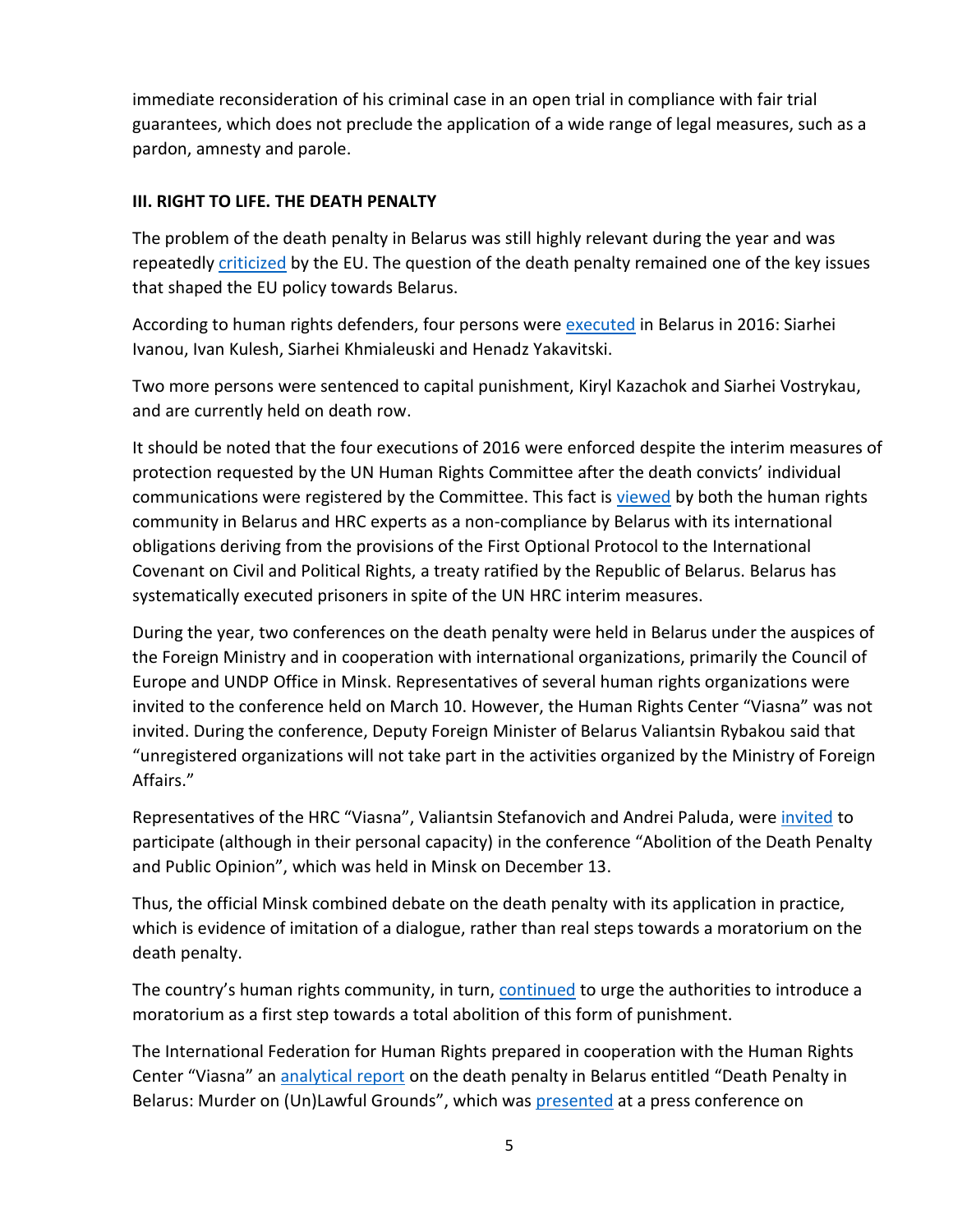December 6 in Minsk. The event was attended by Jim Couzens, Deputy Head of European Union's Mission in Belarus, Florence Bellivier, Deputy Secretary General of FIDH and former president of the World Coalition Against the Death Penalty, Sasha Koulaeva, Head of FIDH's Eastern Europe and Central Asia Desk, and Andrei Paluda, coordinator of the campaign *Human Rights Defenders against the Death Penalty in Belarus*.

In October, the Human Rights Center "Viasna" arranged a traditional Week Against the Death Penalty, which included a series of activities that promoted the idea of the abolition of this type of punishment.

# **IV. SOCIO-ECONOMIC RIGHTS. FORCED LABOR**

In 2016, the HRC "Viasna" documented numerous instances of using forced labor. Some of these facts were covered in the publications of a number of independent media. In separate cases, the HRC "Viasna" received copies of orders by heads of local executive committees who instructed managers of state-owned enterprises to send their employees to harvest crops or clean up forest belts along highways.

The tradition of sending government employees for unpaid work dates back to the Soviet times and is systematically applied in our days.

At its core, this practice is nothing more than forced labor under the threat of disciplinary or other penalties (termination of short-term employment contracts). It includes so-called 'subbotniks', defacto obligatory unpaid work at the weekend.

Orders to perform duties that are not stipulated by the labor contract are a violation of applicable national legislation of Belarus.

Much publicity was sparked by the case of Viktoryia Papchenia, a 13-year-old schoolgirl, who [died](http://en.belapan.by/archive/2016/12/22/en_media_molodechno/) under the wheels of a truck when picking potatoes in Maladziečna district. Viktoryia, along with other children, was assigned to harvest potatoes by local executive officials.

Numerous [complaints](https://spring96.org/en/news/85692) by lawyers of the HRC "Viasna" calling for a proper investigation of the violations were ignored by the prosecuting authorities.

During the year, Belarus continued to practice forced labor of persons suffering from alcohol dependence, including those isolated (in fact, deprived of their liberty) in so-called LTPs (activity therapy centers).

The demand to abolish forced labor and to ensure adequate protection of workers' rights was one of the key requirements by th[e UN Committee on Economic, Social and Cultural Rights](https://spring96.org/en/news/67986) and the ILO's [Committee on the Application of Standards.](https://spring96.org/en/news/67744)

In 2016, Presidential Decree No. 3 "On Prevention of Social Dependency" began to be actively used. The bill triggered much criticism in the Belarusian society, including among independent trade unions and human rights defenders. The Decree ordered unemployed people, including mothers with children older than 7 years old, to pay a special fee, thus participating in the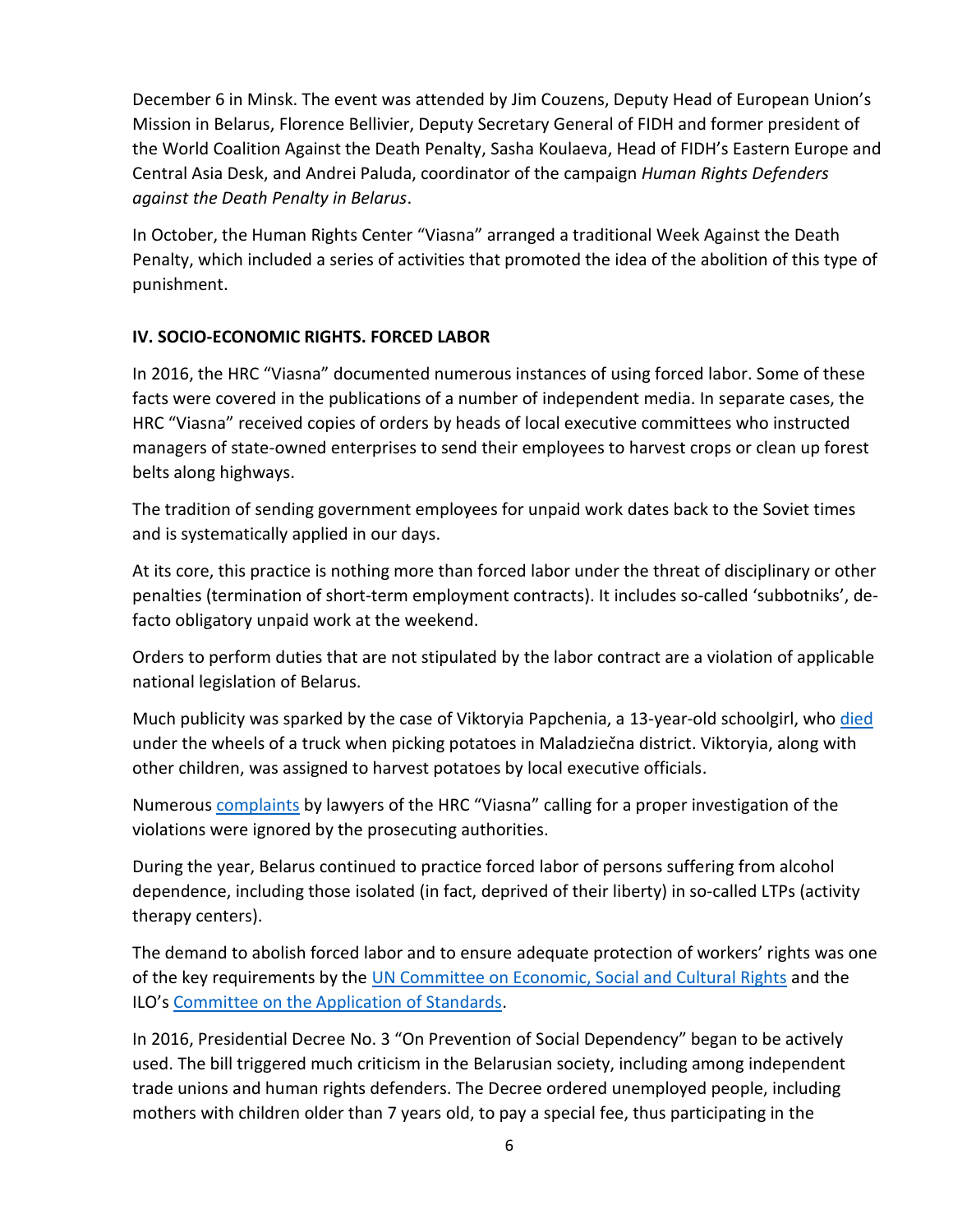financing of public expenditures. In the case of a failure to pay the fee, such persons are subject to administrative responsibility in the form of a fine or administrative arrest for up to 15 days, including community labor.

#### **V. HUMAN RIGHTS DEFENDERS**

In 2016, there were separate contacts between the government bodies and the human rights organizations. They primarily dealt with events involving the Ministry of Foreign Affairs and a number of international organizations, PACE, UN and OSCE, in particular. Sometimes, human rights organizations, which are officially registered, were invited to these events. In particular, such a meeting was held by the Ministry of Foreign Affairs in connection with the adoption of the Inter-Ministerial Human Rights Plan of Action.

Human rights organizations, which were previously deprived of registration, were not, as a rule, invited to these meetings.

At the same time, it should be noted that no full-fledged dialogue platforms were created in the country for an ongoing interaction of human rights organizations with the authorities. The government did not establish the National Institute of the Ombudsman for Human Rights.

In turn, the human rights community has repeatedly [called](https://spring96.org/en/news/83152) on the authorities to launch a dialogue on human rights between the state institutions and human rights organizations, to establish the National Institute of the Ombudsman and to be involved together with the civil society groups in developing a National Human Rights Plan of Action.

The government preserved the highly flawed procedures and practices of registration of public associations: in the course of the year, the Ministry of Justice did not register a single independent public association.

Lack of progress in the implementation of freedom of association and the unconstructive statements by a number of government officials in relation to the Human Rights Center "Viasna" demonstrated the rigid position of the authorities on the issue of Viasna's registration. In this connection, further appeals to the Ministry of Justice with requests for state registration are very predictable and meaningless.

Simultaneously, the Ministry of Foreign Affairs *did [not reply](https://spring96.org/en/news/82960)* to an appeal sent by the Chairman of the Human Rights Center "Viasna", the then Vice-President of FIDH Ales Bialiatski, and FIDH Executive Director Antoine Bernard to the Minister of Foreign Affairs Uladzimir Makei.

Late last year, FIDH [wrote](https://spring96.org/en/news/81793) to Makei asking the official to respect the decision taken by the UN Human Rights Committee in Bialiatski's case. The appeal reminded about the nature of the UN HRC's decision. The Committee said that the prosecution of Ales Bialiatski was a violation of his right to freedom of association, since, according to the Committee, it were the numerous refusals to register the HRC "Viasna" that empowered the authorities to prosecute the NGO's head.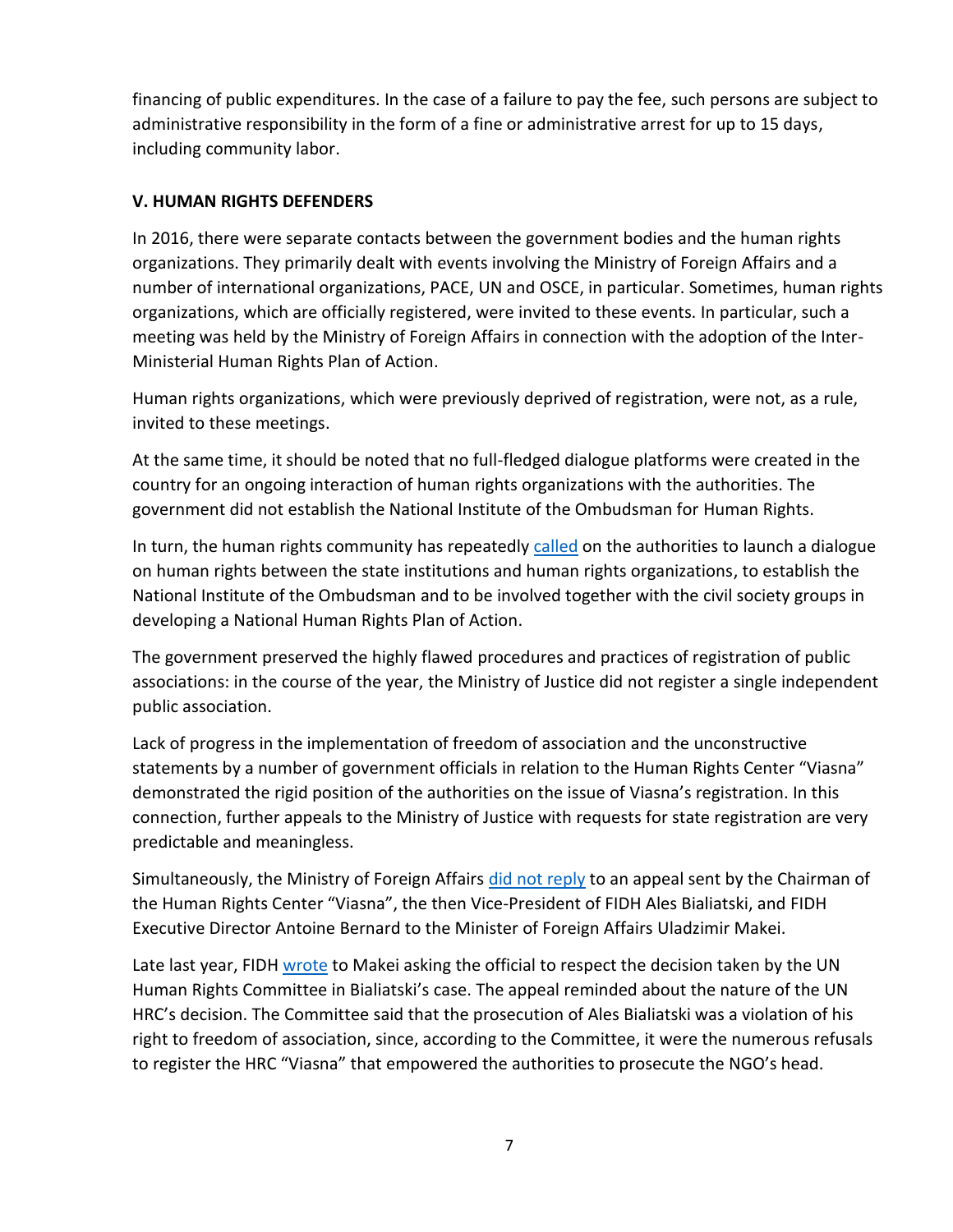In its decision, the Committee urged the Belarusian government within 180 days from the date of the adoption of its *Views*, to undertake steps that would result in an effective and enforceable remedy to Ales Bialiatski, "including (a) the reconsideration of the application for registration of the Viasna Association, based on criteria compliant with the requirements of Article 22 of the Covenant; (b) annulment of the criminal conviction from his criminal record; and (c) adequate compensation, including reimbursement of the legal costs incurred. The State of Belarus is also under the obligation to take steps to prevent similar violations in the future. In this connection, the State should review its internal legislation to ensure its compliance with the requirements of Article 22 of the Covenant."

The Belarusian authorities [refused](https://spring96.org/en/news/85285) to meet the [demands](https://spring96.org/en/news/82095) by the Belarusian human rights community to cancel all previous decisions in relation to human rights activist Alena Tankachova, who was expelled from the country in February 2015.

On November 14, the Mahilioŭ interdistrict department of the Investigative Committee [opened](https://spring96.org/en/news/85474) a criminal case under Part 2 of Article 411 of the Criminal Code (willful disobedience to the correctional institution administration) against imprisoned human rights activist Andrei Bandarenka, earlier known as the founder of the human rights institution *Platform Innovation*. If convicted, he could face a new sentence of up to two years in prison.

The decision to open a criminal case against Bandarenka stems from a series of disciplinary penalties, which he was not able to challenge in court.

It should also be noted that the presence in the Criminal Code and the practical application of Art. 411 have repeatedly evoked criticism from the human rights community of Belarus, as this article can be arbitrarily and selectively used by the administrations of correctional institutions in respect of disloyal prisoners, including for the purpose of politically motivated prosecutions. In 2014, Bandarenka was found guilty of hooliganism against three people and sentenced to three years in prison. He was expected to be released on 31 March 2017. During his stay in prison, Bandarenka has been repeatedly subjected to pressure from the prison authorities. Representatives of the Belarusian and international human rights community [said](https://spring96.org/en/news/85535) that the harassment and the opening of a new criminal case against Bandarenka were linked to his earlier human rights activities. They demanded to stop his prosecution and [noted](https://spring96.org/en/news/85508) that in the event of his conviction, the criteria applied by the human rights activists allow to qualify him as a political prisoner.

# **VI. FREEDOM OF PEACEFUL ASSEMBLY**

In 2016, the government still practiced widespread violations of the freedom of peaceful assembly and failed to implement its positive obligations in this area.

Peaceful protesters still faced severe restrictions on organizing demonstrations and pickets, as the organizers were obliged to obtain permission from local authorities; such permission may only be granted upon the fulfillment of disproportionately wide obligations to ensure the protection of public order, health care and cleaning of the territory. As a result, the holding of peaceful assemblies and pickets is made dependent on the financial situation of the applicants and the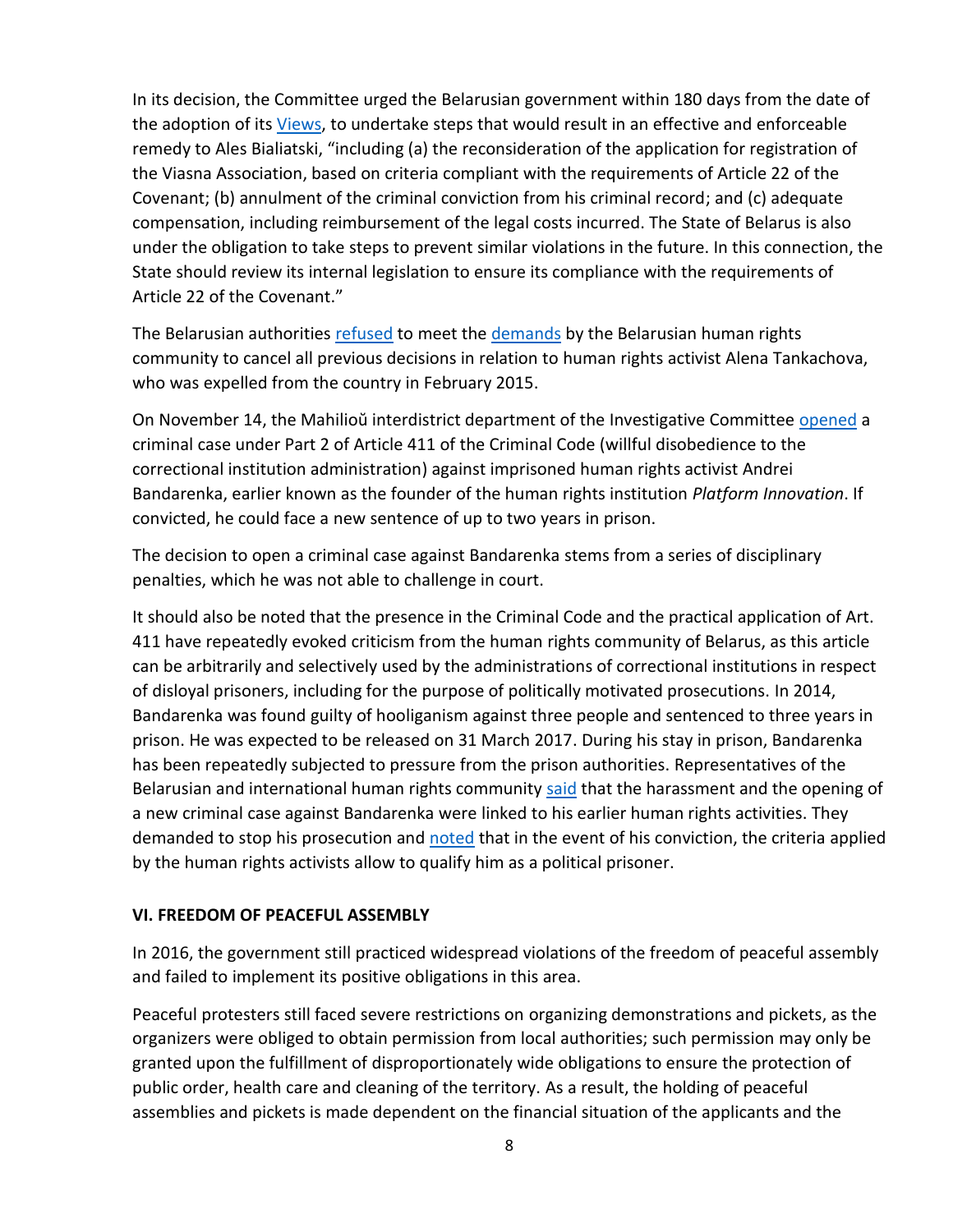consent of the law enforcement agencies, health care facilities and public utilities. This situation has been repeatedly criticized by human rights activists.

The new practice of responding by law enforcement bodies and courts to violations of picketing restrictions should not be viewed as the beginning of a period of respect for freedom of peaceful assembly. While peaceful assemblies were never dispersed by the police, active participants faced charges and later stood trials. The courts (with the sole exception of Pavel Siarhei who was [sentenced](https://spring96.org/en/news/83087) to 7 days in jail) switched to the practice of imposing fines, instead of short prison terms in trials against organizers and active participants in peaceful assemblies. This clearly characterizes the degree of dependence of the judiciary, as the judges started applying this type of penalties even to those opposition activists who used to be punished with administrative arrests citing 'impossibility' to apply a softer kind of punishment.

Despite the fact that the fine is less severe punishment than an administrative arrest, as well as the absence of cases of violent dispersals of peaceful assemblies, it is too early to say that the exercise of this freedom has become accessible. The amounts of fines imposed on a number of politicians and activists often exceed their financial possibilities. In this regard, there were documented cases of confiscation and attempts to sale by auction the activists' property to pay off the fines for the exercise of their inalienable rights.

It should be noted that, despite the lack of hard measures, which used to be regularly practiced by the authorities to prevent or stop peaceful assemblies, there was not a single case when such meetings or pickets posed a threat to national security, public order, health or morals of other citizens, or would be accompanied by illegal behavior of their participants.

In 2016, the authorities traditionally allowed the opposition to hold several significant street protests, including the demonstration on Freedom Day, Čarnobyĺski Šliach, and the Dziady memorial event. However, some of the organizers and active participants in these demonstrations were fined on spurious grounds.

The rest of the events were held, as a rule, without applying for permission to local authorities. The participants of such meetings and pickets faced repression from the authorities.

In the first half of 2016, dozens of activists were prosecuted for participating in protests staged across Belarus to protect the interests of entrepreneurs.

Penalties were used against participants of peaceful pickets in support of Ukrainian prisoner Nadiya Savchenko, pickets against raising the retirement age, and protests with other socioeconomic slogans. Fines were imposed on participants of numerous pickets of solidarity with political prisoners. A number of participants in street events carried out during the parliamentary elections were also prosecuted. The courts once again convicted dozens of opposition activists on charges of involvement in the annual event commemorating the 1863 uprising of Kastus Kalinouski.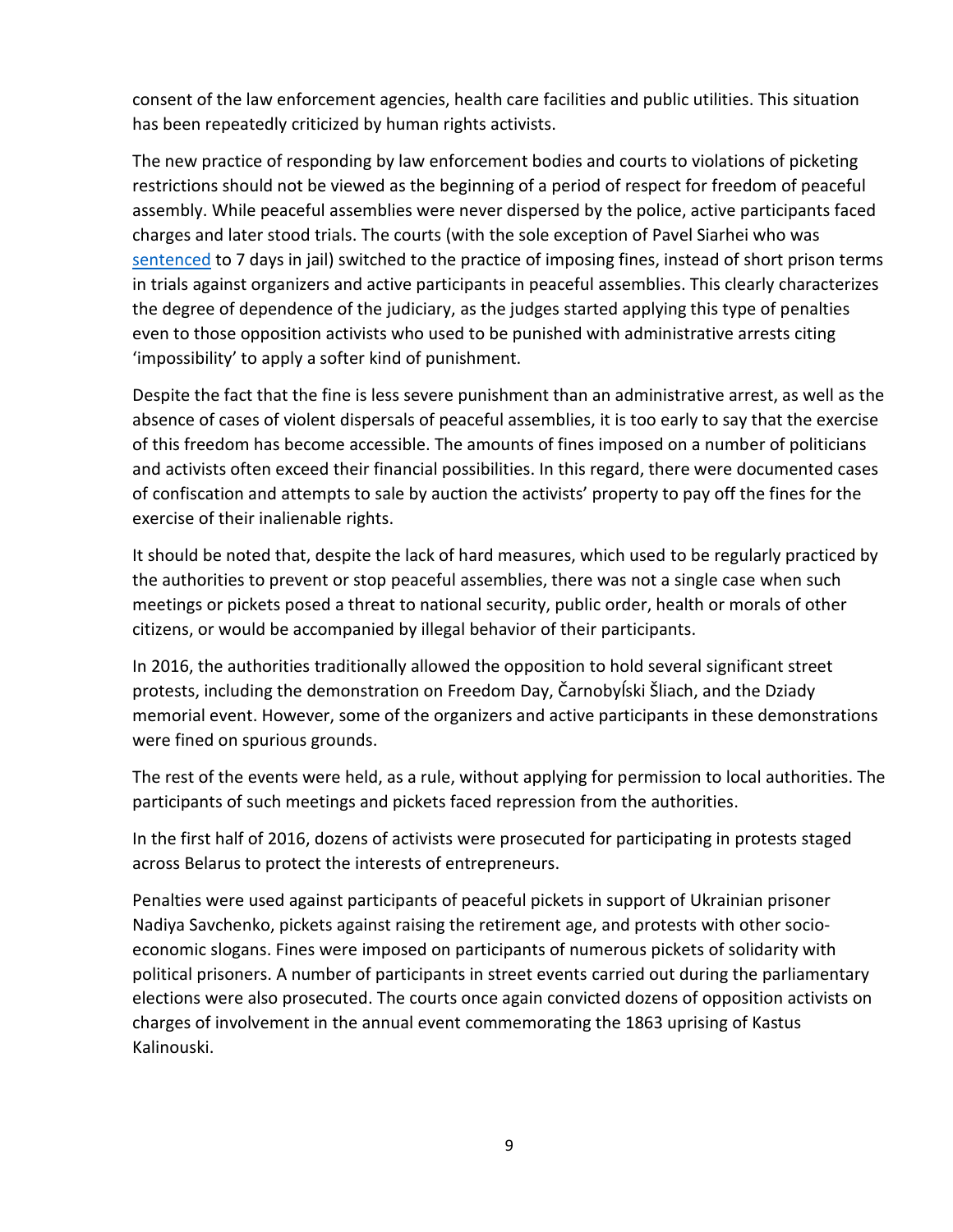In 2016, the Human Rights Center "Viasna" documented a total of 484 cases of imposing administrative penalties for the exercise of the right to peaceful assembly and freedom of expression, which is almost seven times more than the level of repression in 2015.

Having analyzed the situation, the Human Rights Center "Viasna" issued, as early as on April 4, a [statement](https://spring96.org/en/news/82745) to urge the authorities to stop the persecution of citizens in connection with the exercise of freedom of peaceful assembly and expression.

It should be noted that a situation where participants of peaceful assemblies are not subjected to violence is quite fragile and can change at any moment. Opposition activist Dzmitry Dashkevich was reportedly beaten by the police after he protested against the unveiling of a new monument to Lenin in Minsk on November 7. Dashkevich was dragged into a police bus, where he claims he was badly beaten and humiliated by police officers who tried to force him suck a police baton. The doctors later found numerous bruises on the activist's body. However, it was Dashkevich who stood trial. The policemen testified as witnesses and denied the fact the activist was beaten.

# **VII. TORTURE, CRUEL, INHUMAN AND DEGRADING TREATMENT**

In 2016, human rights activists documented numerous instances of abuse committed by employees of the Interior Ministry. There were several cases when prisoners died while in detention in the facilities run by the Ministry's Department of Corrections.

On January 9, the Human Rights Center "Viasna" received a complaint from Larysa Zhyhar, representative of the public initiative *Mothers' Movement 328*, who said that Yahor Pratasenia, 20, had committed a [suicide attempt](https://spring96.org/en/news/81855) in the Žodzina jail to protest torture and abuse during the investigation and detention. Pratasenia was arrested by the General Directorate for Drug Control and Human Trafficking in April 2015. During his detention he was brutally tortured by employees of the Directorate. Since April, he hatched a plan of suicide, telling his mother in every letter that by his death he was going to punish the employees. The prison censors did not stop these letters, paying no attention to his words. On December 28, Pratasenia was sentenced to 14 years in prison. At the trial, he told his mother not to file an appeal, since he did not want to live. On January 5, the guy tried to hang himself. After a long coma, the man died on March 29. However, none of the policemen involved in the case was prosecuted.

Viachaslau Kasinerau, one of the defendants in the 'graffiti case', who requested to prosecute the policemen who badly beat him during his arrest on August 11 last year, was told that the criminal proceedings were suspended in connection with a "failure to identify the person to be criminally responsible" for breaking the activist's jaw.

Before the start of the trial in the 'graffiti case', several activists displayed a banner reading "No To Political Persecution". They also chanted, "Art Is No Crime". Then they were forcibly taken out of the courtroom. Pavel Siarhei and Maksim Shytsik were taken to the adjacent room and beaten by police officers. Pavel Dabravolski, a reporter for the tut.by portal, who was covering the trial, was also detained along with the activists. All attempts to prosecute the police officers for abuse and ill-treatment failed.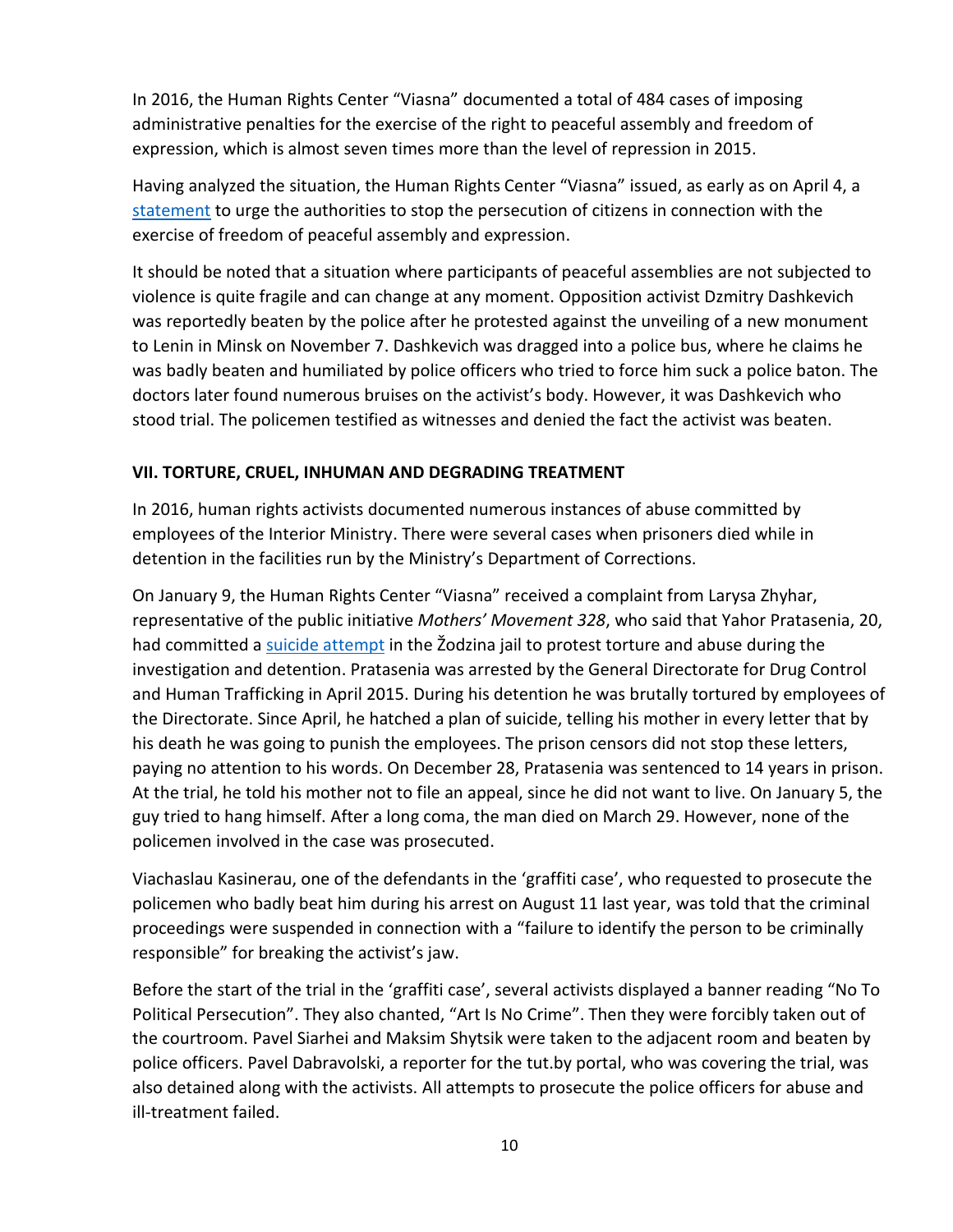Aleh Bahdanau, an inmate of Žodzina jail No. 8, died on January 29. Bahdanau had a cardiac disease, and in 2014 he underwent heart surgery. After the surgery, he had to take medicines, regularly undergo tests and be under care of a cardiologist. All this could not be provided in detention. Shortly before his death, Bahdanau complained about the lack of treatment and harassment by the prison staff, since for health reasons he was forced to break prison rules, in particular by lying on the bed in the daytime. Aleh Bahdanau was sent to solitary confinement for violations of prison rules, although his sentence had not entered into force (afterwards, the conviction was overturned by a court of appeal), and died on January 29. His body showed injuries typical of a beating. After his mother complained to the Investigative Committee, the authority said the case would be [investigated.](https://spring96.org/en/news/85252)

*Viasna* learned about the use of violence and ill-treatment in the detention center in Homieĺ against a minor suffering from dementia. His detention was accompanied by violations of procedural rights. He was reportedly beaten and sexually assaulted by his cellmates. The teenager was also beaten during a psychiatric examination. The victim's foster mother does not rule out that police officers could have been involved in the illegal acts. The woman also reported pressure from the investigator, including threats by the phone and insulting letters sent to her employer. She said that the prisoner, in the absence of a counsel, wrote a confession, but later rejected it. The violence report was not properly investigated, and many details are still unclear. However, these circumstances did not prevent the court to hear the criminal charges and sentence the youth to 9 years in prison. None of those involved in the harassment of the minor was suspended from work for the period of investigation.

In 2016, the human rights defenders of *Viasna* repeatedly [wrote](https://spring96.org/en/news/84009) to the Minister of Internal Affairs in connection with the ill-treatment of imprisoned human rights defender Andrei Bandarenka, former head of the *Platforma* initiative. The human rights defender was subjected to excessive measures in the circumstances, which, taken together with the other aspects of imprisonment, were evidence of abuse against him in connection with his earlier human rights activities. The human rights activists called to stop the groundless harassment of Bandarenka on the part of the Department of Corrections, to investigate the conditions of his detention, and to allow the prisoner's meeting with representatives of the human rights organizations.

On October 21, the Court of Maskoŭski district of Minsk [sentenced](https://spring96.org/en/news/85268) Aliaksandr Krylou, employee of a jail hospital in Minsk, to three years of imprisonment in a penal settlement. The doctor was found guilty of professional misconduct (Part 2, Article 162 of the Criminal Code), which negligently caused the death of a patient, Ihar Ptsichkin, who died on 4 August 2013, a few days after he was sentenced to three months in jail for driving without a valid driver's license. The trial that began on September 16 was the last phase of a 3-year-long investigation opened at the request of the victim's mother, Zhanna Ptsichkina, who received extensive assistance from Viasna's human rights defenders. The Minsk City Court later slightly reduced the sentence to the police officer.

In 2016, the Human Rights Center "Viasna" received several complaints from persons who were victims of a disproportionate use of force and cruel, degrading treatment, sexual abuse threats by police officers during arrest on suspicion of committing offenses. The reports were not properly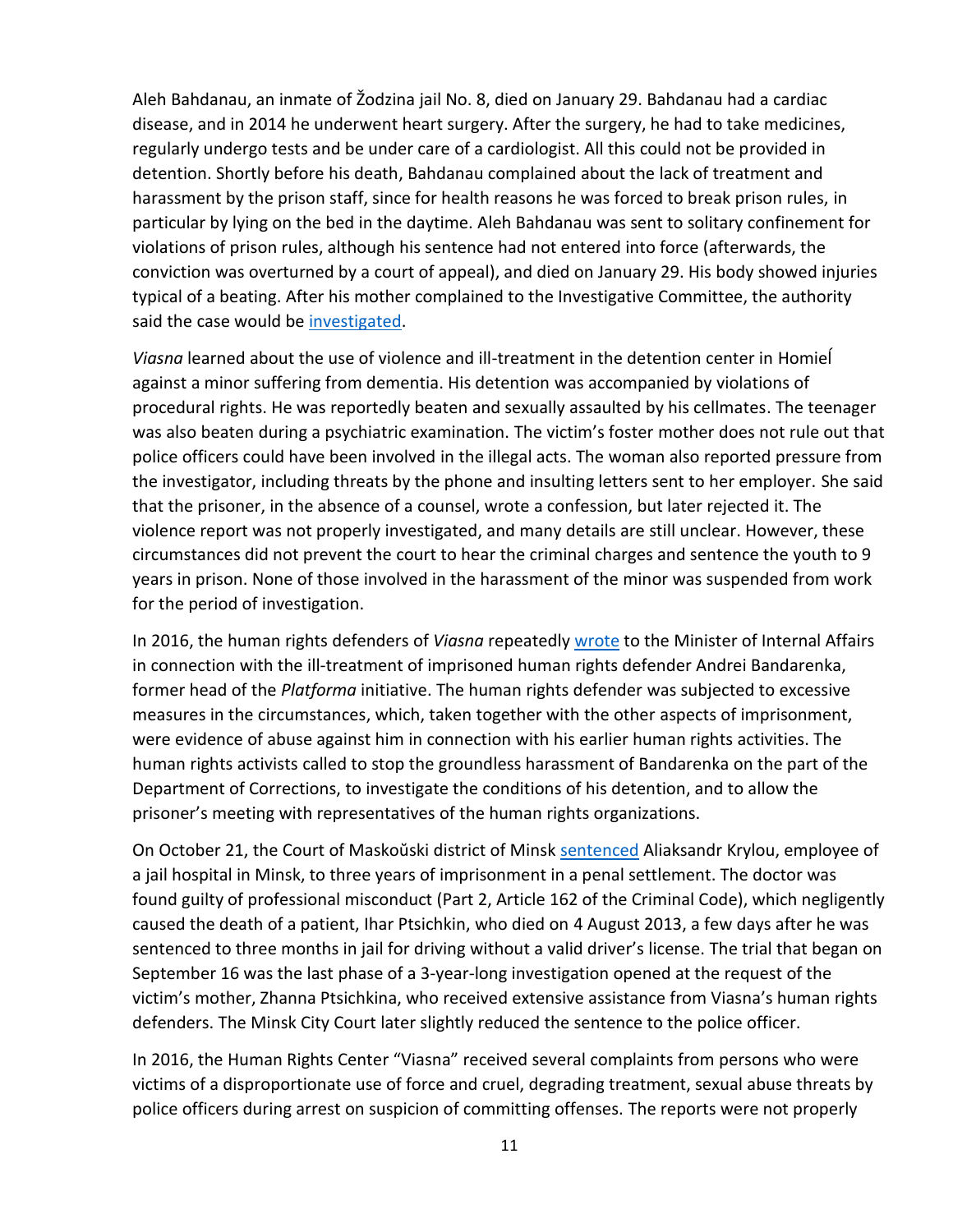investigated and the findings announced by the investigators often contradicted the objective circumstances established in the cases.

The Žodzina city department of the Investigative Committee [opened](https://spring96.org/en/news/85637) a criminal investigation into the death of Ihar Barbashynski, an inmate of local jail, in September 2016. Charges were brought against employees of the jail hospital and the city clinic. The human rights defenders received information about numerous injuries on the victim's body that were inflicted before his death, as well as wounds on the head, which could have formed during the period of his stay in prison No. 8 in Žodzina.

# **VIII. RESTRICTIONS ON FREEDOM OF SPEECH AND RIGHT TO DISSEMINATE INFORMATION. PERSECUTION OF JOURNALISTS**

On July 31, TV channel Belarus 1 aired a special report entitled "Opinion Polls in Belarus: True or Fake?". The story argued that IISEPS (International Institute for Social, Economic and Political Studies) did not actually carry out polls in Belarus, and therefore their studies were falsified and should not be trusted. The report also said that the 'investigative materials' could be submitted to the law enforcement agencies. A few hours later similar reports were published in major state-run media of the country, the Sovetskaya Belorussia daily and the website of the BELTA news agency. As a result of harassment against some of the Institute's employees, IISEPS founder Aleh Manaeu announced the termination of its activity in Belarus. The human rights community definitely linked the harassment of IISEPS to last year's parliamentary elections.

The first half of 2016 was marred by numerous instances of prosecution of freelance journalists for the performance of their professional duties.

Journalist Larysa Shchyrakova and Kanstantsin Zhukouski were charged four times each and were eventually convicted under Article 22.9 of the Administrative Code (Illicit manufacture of media products). They were punished by heavy fines for working as journalists of foreign media without accreditation.

Kanstantsin Zhukouski was subjected to even more stringent methods of harassment: in June 2016, police officers in Lojeŭ, Homieĺ region, detained him and another freelance journalist Aliaksei Atroshchanka as they were shooting a story about the problems of a local brick factory. According to Zhukouski, they spent more than five hours in the police department, where they were forced to lie on the floor and threatened with violence. He also said that the police officers put their feet on the journalists' heads and twisted their hands. Following a probe, the Investigative Committee refused to charge the police officers.

Following a three-month's probe, the Investigative Committee decided not to initiate a criminal investigation into the beating of a TUT.BY journalist Pavel Dabravolski in the building of the Frunzienski District Court on January 25. The investigator agreed with the version of the police saying that Dabravolski's actions gave reason to view him as an offender and therefore the use of violence was justified.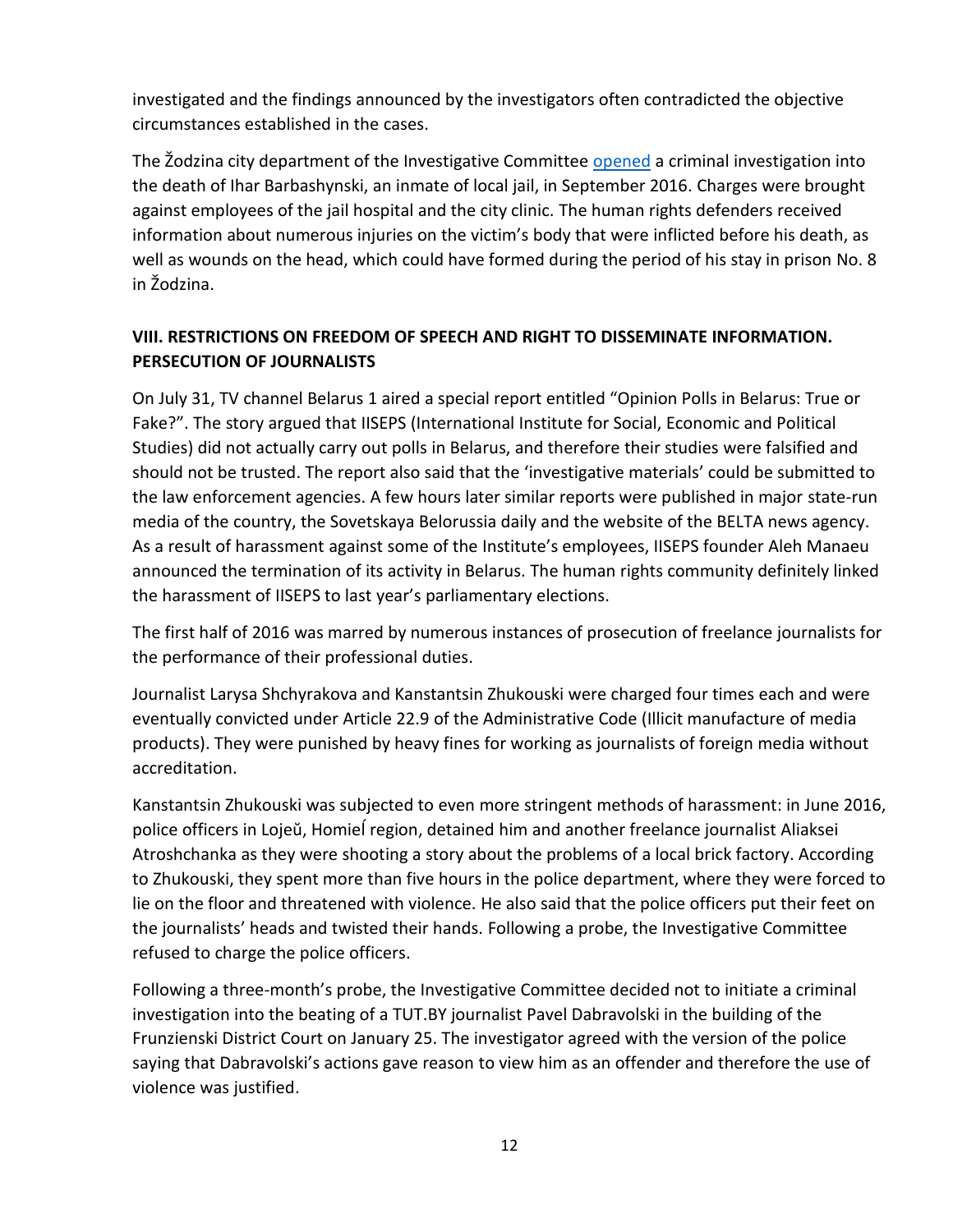The police repeatedly detained without sufficient grounds reporters of the Belsat TV Channel. In December, police officers detained cameraperson Iryna Arekhouskaya and journalist Mikita Nedaverkau, both working for the nn.by website. The police argued that the journalists violated the law, because shooting near the KGB building was prohibited.

# **IX. VIOLATIONS OF FREEDOM OF ASSOCIATION**

On March 3, the Ministry of Justice for the sixth time denied registration to the Belarusian Christian Democracy. The Party first tried to obtain registration in 2009, with four more unsuccessful attempts between 2010 and June 2015 when the fifth founding congress was held in Minsk. Prior to that, the Belarusian Christian Democrats repeatedly tried to register as a regional and national association.

Hrodna officials denied registration to the public association *Mothers' Movement 328*. The initiative brought together the relatives of persons convicted of drug-related offenses; the purpose of the initiative is to provide material and psychological assistance to prisoners and their families, as well as media and legal support.

On April 29, it became known that the Ministry of Justice for the fifth time in six years refused to register the campaign *Tell the Truth*. The decision referred to the vaguely formulated goals of the association's activities and a failure to divide the functions of the campaign's two leaders.

The Ministry of Justice twice refused registration to the founders of the public association "Committee for the Support of Entrepreneurship *Solidarity*". Appealing against the first decision proved to be ineffective; an appeal against the other one will be submitted in early 2017. The reason for the refusal was the organization's name, as well as several other minor flaws. The decision to refuse registration to the public association is a direct violation of the right to association. The minor flaws in a large volume of documents submitted for registration do not fall under the permissible restrictions on the right to association.

On June 28, the Mahilioŭ Regional Department of Justice denied state registration to the public association Center for Gender Studies *Ruža*. According to the registering authority, the NGO's statutory objectives to combat discrimination on grounds of gender do not fall within its competence, as equality is guaranteed by the authorized state bodies.

Experts of the HRC "Viasna" repeatedly [stressed](https://spring96.org/en/news/83564) that refusals to register NGOs are arbitrary and politically motivated, as they are in no way affiliated with the permissible restrictions on freedom of association contained in Art. 5 of the Constitution of the Republic of Belarus and Art. 22 of the International Covenant on Civil and Political Rights.

# **X. IMPLEMENTATION OF BELARUS' INTERNATIONAL OBLIGATIONS**

On July 1, the United Nations Human Rights Council [adopted](https://spring96.org/en/news/83628) a resolution, which covered a wide range of human rights violations in Belarus. The same resolution renewed the mandate of the UN Special Rapporteur on Belarus, the only watchdog the international community has to follow